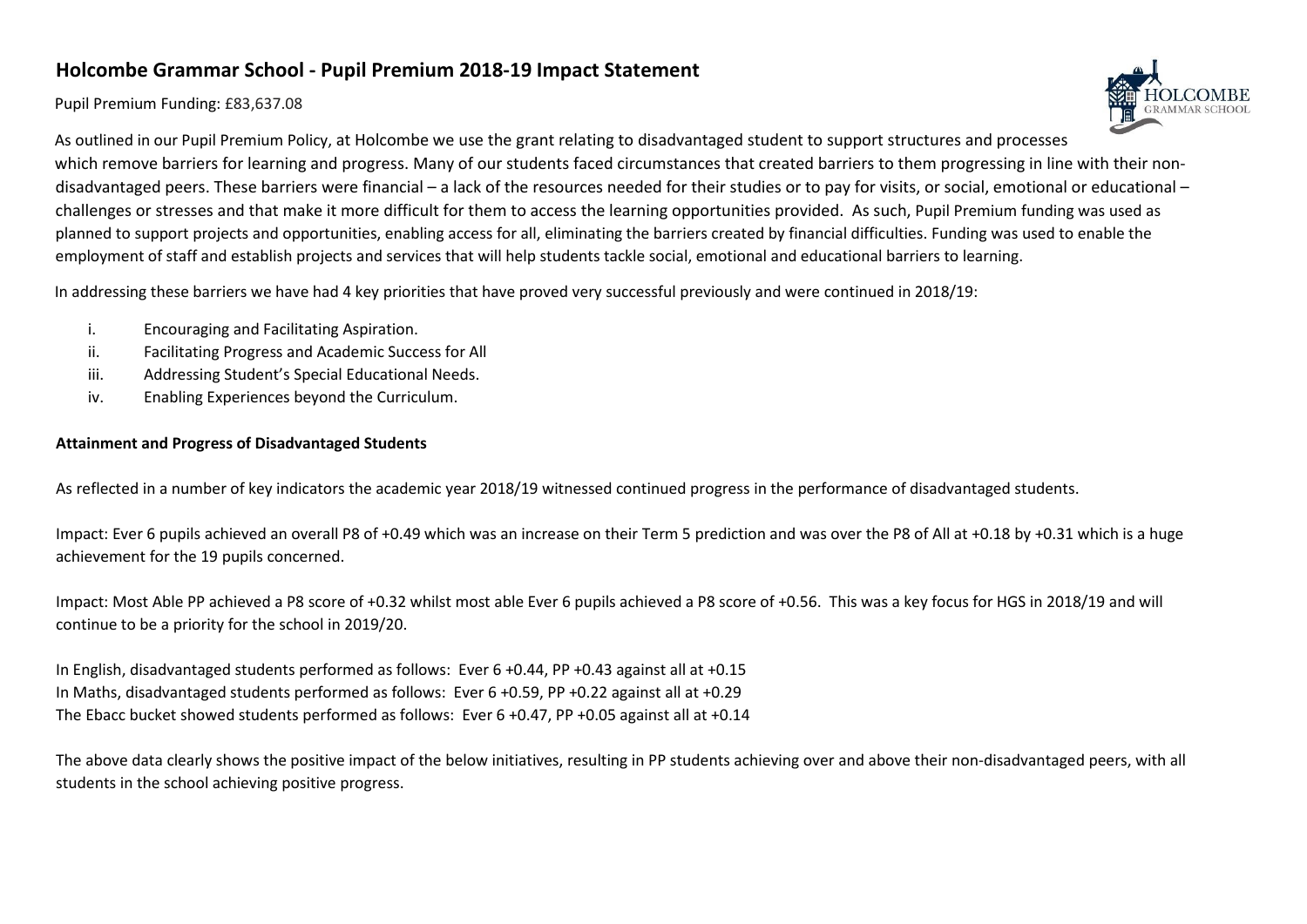| <b>Teaching Staff Salaries - £65,000</b>                                                              |            |                             |                                                                                                                                                                                                                                                                                                                                                                                |                                                                                                                                                                                                                                                                                                                                                                                                                                                                                                                                                                                           |  |  |
|-------------------------------------------------------------------------------------------------------|------------|-----------------------------|--------------------------------------------------------------------------------------------------------------------------------------------------------------------------------------------------------------------------------------------------------------------------------------------------------------------------------------------------------------------------------|-------------------------------------------------------------------------------------------------------------------------------------------------------------------------------------------------------------------------------------------------------------------------------------------------------------------------------------------------------------------------------------------------------------------------------------------------------------------------------------------------------------------------------------------------------------------------------------------|--|--|
| Area of Spend                                                                                         | Percentage | <b>Priorities addressed</b> | <b>Impact of Spend</b>                                                                                                                                                                                                                                                                                                                                                         | Outcome to be assessed Sept. 2019                                                                                                                                                                                                                                                                                                                                                                                                                                                                                                                                                         |  |  |
| Head of School - Curriculum &<br>Outcomes with Responsibility for Pupil<br>Premium outcomes           | 10 percent | All                         | Responsible for successful outcomes across the school, and<br>ensuring there is an appropriate curriculum, monitoring<br>progress of PP, working with middle leadership on strategies<br>to support PP students' progress.                                                                                                                                                     | PP and Ever 6 student progress has<br>been good. At Year 11, PP and Ever 6<br>Pupils have outperformed their peers.<br>Impact: Ever 6 pupils achieved an<br>overall P8 of +0.49 which was an<br>increase on their Term 5 prediction and<br>was over the P8 of All at +0.18 by +0.31<br>which is a huge achievement for the 19<br>pupils concerned.<br>Impact: Most Able PP achieved a P8<br>score of +1.23 whilst most able Ever 6<br>pupils achieved a P8 score of +0.56.<br>This was a key focus for HGS in<br>2018/19 and will continue to be a priority<br>for the school in 2019/20. |  |  |
| Head of School - Staffing &<br>Operations with Responsibility for<br>Pupil Premium funding allocation | 10 percent | All                         | Responsible for ensuring all those pupils entitled to funding<br>are aware and utilise the funding available to support them<br>removing barriers to their learning, progress and final<br>outcomes. To monitor and track spending to ensure all<br>funds are allocated to PP students with review of impact of<br>spending.                                                   |                                                                                                                                                                                                                                                                                                                                                                                                                                                                                                                                                                                           |  |  |
| Head of School - Behaviour & Ethos                                                                    | 10 percent | ji.                         | To ensure that all safeguarding concerns relating to<br>disadvantaged students are addressed in an expedient and<br>effective manner. To foster positive behaviour for learning<br>and maximise the impact of school time for disadvantaged<br>students.                                                                                                                       | All safeguarding concerns have been<br>dealt with swiftly and in line with school<br>policy and the necessary action/support<br>put in place, to prevent any barrier to<br>student attendance and performance.                                                                                                                                                                                                                                                                                                                                                                            |  |  |
| Deputy Head of School - Behaviour &<br><b>Ethos</b>                                                   | 10 percent | iii                         | To ensure student services and Deputy Senco identify<br>barriers to learning and provide suitable support and<br>expertise to allow students to access the curriculum fully. To<br>ensure there is a culture of good behaviour for learning<br>within the classroom to further facilitate a calm and<br>purposeful learning environment where all PP students can<br>flourish. | DHOS introduced a new provision 'The<br>Bridge' to further support student<br>behaviour, reflection and resolution.<br>The new Deputy Senco has reviewed<br>the entire SEN register and reviewed<br>and improved the SEN/support provision<br>for students.                                                                                                                                                                                                                                                                                                                               |  |  |
| School<br>Deputy<br>Head<br>of<br>with<br>Responsibility for Attainment.                              | 10 percent | i, ii                       | To foster high levels of attainment by disadvantaged<br>students across the school and particularly during Key Stage<br>4. Identify and meet specific needs for disadvantage<br>students in relation to post-16 pathways, providing a strong<br>foundation for continued progress.                                                                                             | With PP/Ever6 pupils outperforming their<br>peers, there has been no disadvantage<br>for students in their choice of post 16<br>pathways.<br>Some encouraging<br>long term<br>improvements measured in Year 7-10.<br>Gaps in progress in Year 11 have<br>been overturned.<br>Consistency of approach across HGS<br>Spending directly linked to priorities                                                                                                                                                                                                                                 |  |  |
| Head of Year (Year 11)                                                                                | 10 percent | All                         | To foster progress of disadvantaged students within their<br>Year group. Identifying and meeting needs and opportunities<br>beyond the curriculum. Provide support in the identification<br>special educational needs of disadvantaged students.                                                                                                                               | Progress of students individually tracked<br>and supported by specialist team<br>leading to improved communication and<br>progress. Co-ordinated intervention                                                                                                                                                                                                                                                                                                                                                                                                                             |  |  |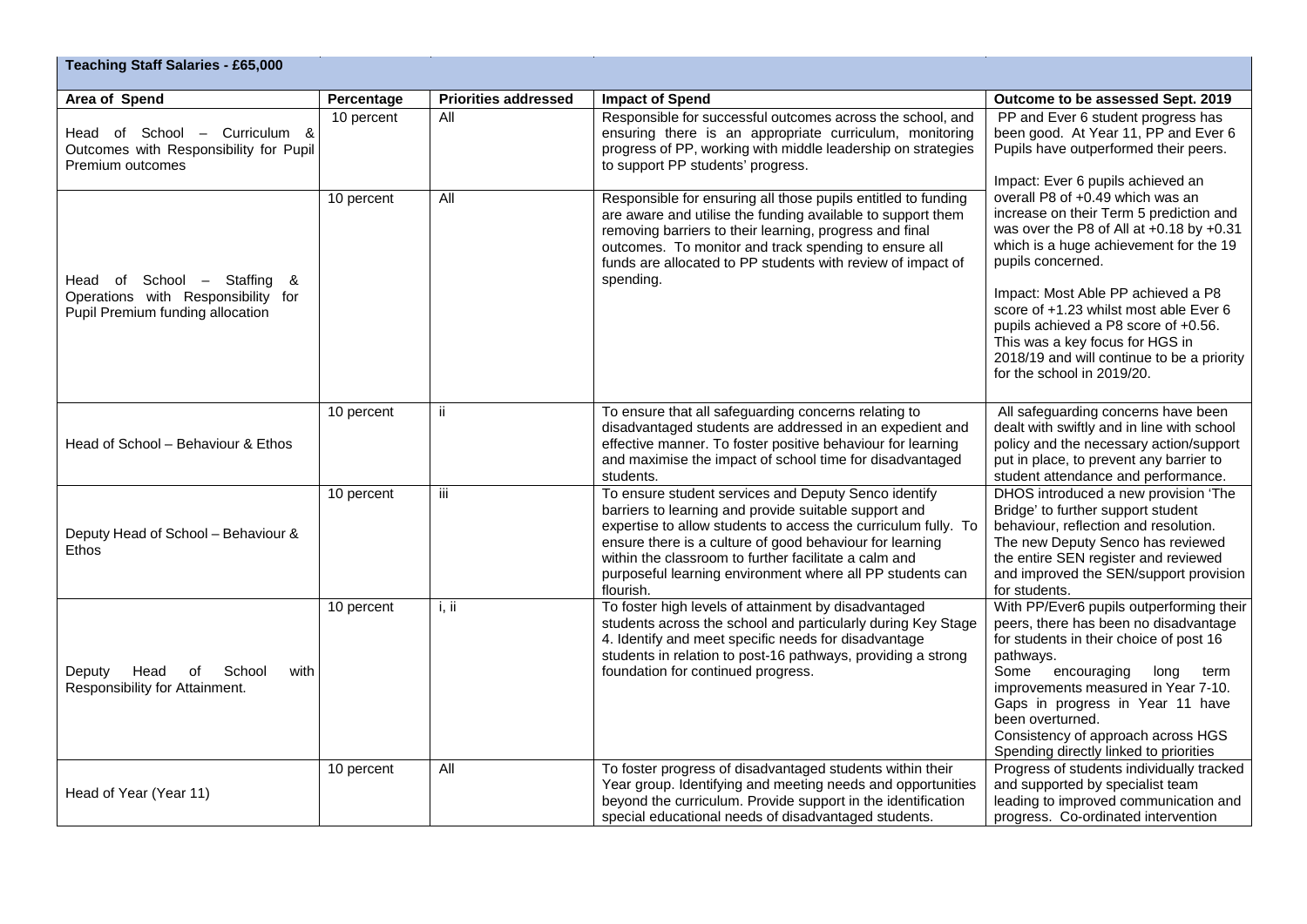|                                               |            |                             |                                                                                                                                                                                                                                                                                                       | strategies and attendance of any<br>additional support sessions for students<br>identified, including mentoring, P6,<br>addition support for pp students within<br>subject areas.                                                                                                                                                                                                        |
|-----------------------------------------------|------------|-----------------------------|-------------------------------------------------------------------------------------------------------------------------------------------------------------------------------------------------------------------------------------------------------------------------------------------------------|------------------------------------------------------------------------------------------------------------------------------------------------------------------------------------------------------------------------------------------------------------------------------------------------------------------------------------------------------------------------------------------|
| Head of Year (Year 10)                        | 10 percent | All                         | To foster progress of disadvantaged students within their<br>Year group. Identifying and meeting needs and opportunities<br>beyond the curriculum. Provide support in the identification of<br>special educational needs of disadvantaged students.<br>Lead on the development of PP literacy skills. | Progress of students individually tracked<br>and supported by specialist team<br>leading to improved communication and<br>progress                                                                                                                                                                                                                                                       |
| Head of Year (Year 9)                         | 10 percent | $\overline{All}$            | To foster progress of disadvantaged students within their<br>Year group. Identifying and meeting needs and opportunities<br>beyond the curriculum. Provide support in the identification of<br>special educational needs of disadvantaged students.                                                   | Progress of students individually tracked<br>and supported by specialist team<br>leading to improved communication and<br>progress                                                                                                                                                                                                                                                       |
| Leads of Lower School (Years 7 & 8)           | 10 percent | All                         | To foster progress of disadvantaged lower school students<br>Year group. Identifying and meeting needs and opportunities<br>beyond the curriculum. Provide support in the identification of<br>special educational needs of disadvantaged students.                                                   | In Year 7, the majority of departments in<br>the last year have secured the<br>performance of Ever 6 students with the<br>majority achieving on or above<br>expectations.<br>In Year 8, there remain a number of<br>departments where there remain a<br>negative gap between the performance<br>of PP/Ever 6 pupils against their peers<br>and this remains a focus area for 2019-<br>20 |
| <b>Initiatives &amp; Programmes - £18,250</b> |            |                             |                                                                                                                                                                                                                                                                                                       |                                                                                                                                                                                                                                                                                                                                                                                          |
| <b>Area of Spend</b>                          | Spend      | <b>Priorities addressed</b> | <b>Impact of Spend</b>                                                                                                                                                                                                                                                                                | Outcome to be assessed Sept. 2018                                                                                                                                                                                                                                                                                                                                                        |
| <b>Curriculum Materials</b>                   | £12,000    | i, ii                       | To provide PP students with access to curriculum and<br>revision resources to provide a foundation for academic<br>attainment.                                                                                                                                                                        | HGS has been able to provide<br>curriculum and revision materials to all<br>PP students as required and continues<br>to provide text books/reference library so<br>that students have full access to<br>materials needed to progress                                                                                                                                                     |
|                                               | 2,000      | i, ii, iii                  | To provide disadvantaged students with support targeted at<br>addressing social, emotional and behavioural challenges<br>which may be impacted upon their progress and capacity to<br>gain fully from their time at Holcombe.                                                                         | As designated by Students<br>Services/SENCO to support students<br>get back to school or stay in school.<br>Counselling/student service provision<br>has provided targeted support for pp<br>students tackling any issues raised,<br>involving external support as necessary<br>to address and ensure it doesn't impact<br>of their long-term wellbeing or result in                     |
| Counselling                                   |            |                             |                                                                                                                                                                                                                                                                                                       | absence from school                                                                                                                                                                                                                                                                                                                                                                      |
| <b>Offsite Subscriptions</b>                  | £500       | iv                          | To provide disadvantaged students with support in accessing<br>resources designed to foster cultural activities beyond the<br>curriculum.                                                                                                                                                             | Provision of a range of on line resources<br>including Unifrog and Show my<br>homework as examples have ensured<br>PP students can access a full range of                                                                                                                                                                                                                                |